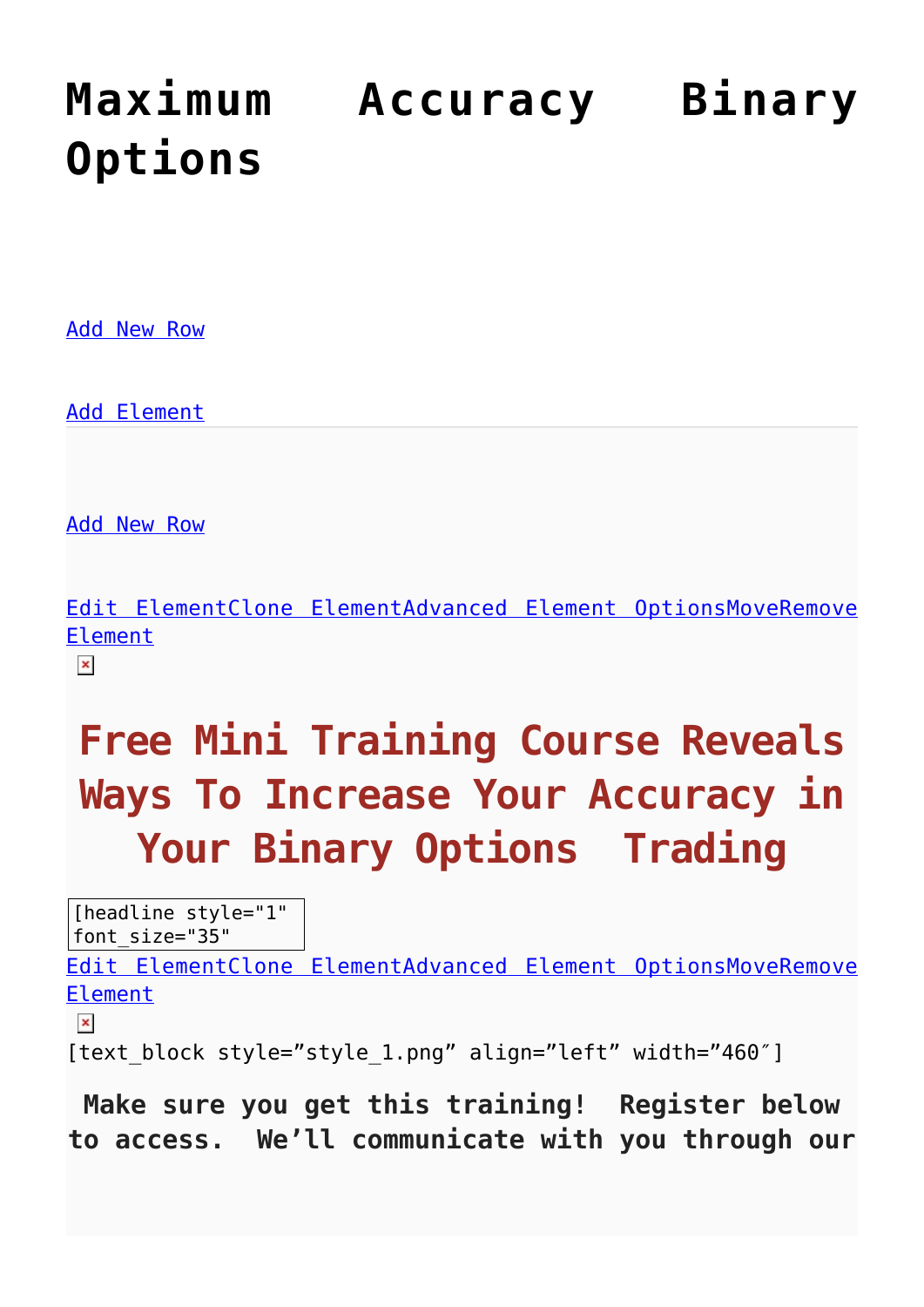### **newsletter helping you become a better binary trader.**

#### [/text block]

[text block] style="style\_1.png" [Edit ElementClone ElementAdvanced Element OptionsMoveRemove](#page--1-0)

[Element](#page--1-0)

- $\pmb{\times}$
- Increase your entry accuracy factors
- Reduce, elimiate lower probability, weak trade setups
- Purposely work to increase your average winning percentage
- Find out exact reasons why you've been losing and how to fix them
- Discover the secret leaches that have been draining your profitablity and how to end them
- Learn the ways to trade for netting out profits
- How to run your binary options trading as a serious business that nets out serious profits

[bullet block] style="size-16"

#### [Add Element](#page--1-0)

[Edit ElementClone ElementAdvanced Element OptionsMoveRemove](#page--1-0) [Element](#page--1-0)

 $\pmb{\times}$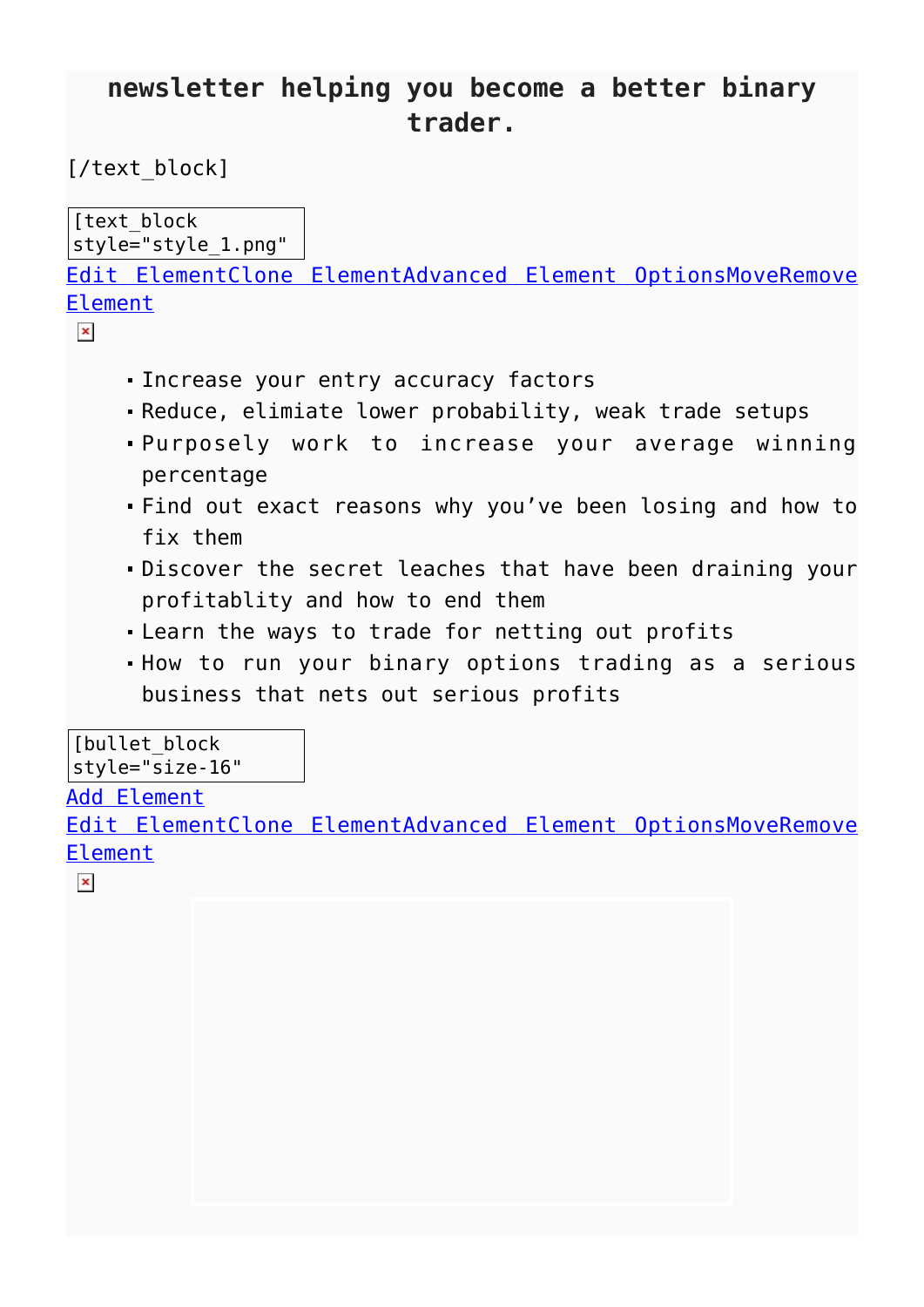[Edit ElementClone ElementAdvanced Element OptionsMoveRemove](#page--1-0) [Element](#page--1-0)

 $\pmb{\times}$ 

### **Register to access our free Maximum Accuracy Binary Options training:**

[headline style="1" font\_size="25"

[Edit ElementClone ElementAdvanced Element OptionsMoveRemove](#page--1-0) [Element](#page--1-0)

 $\pmb{\times}$ 



Register Now

We value your privacy and would never spam you

| [optin box<br>style="11"                              |
|-------------------------------------------------------|
| <form <br="" method="post">class="af-form-wrap</form> |
| <div< td=""></div<>                                   |
| style="display:                                       |
| $\leq$ input<br>type="hidden"                         |
| $\mathsf{cinput}$<br>type="hidden"                    |
|                                                       |
| $\operatorname{\textsf{i}}$ nput<br>type="hidden"     |
| $\leq$ input<br>type="hidden"                         |
| <p><input<br>type="hidden"</input<br></p>             |
| $\leq$ input<br>type="hidden"                         |
| $\mathsf{S}$ input<br>type="hidden"                   |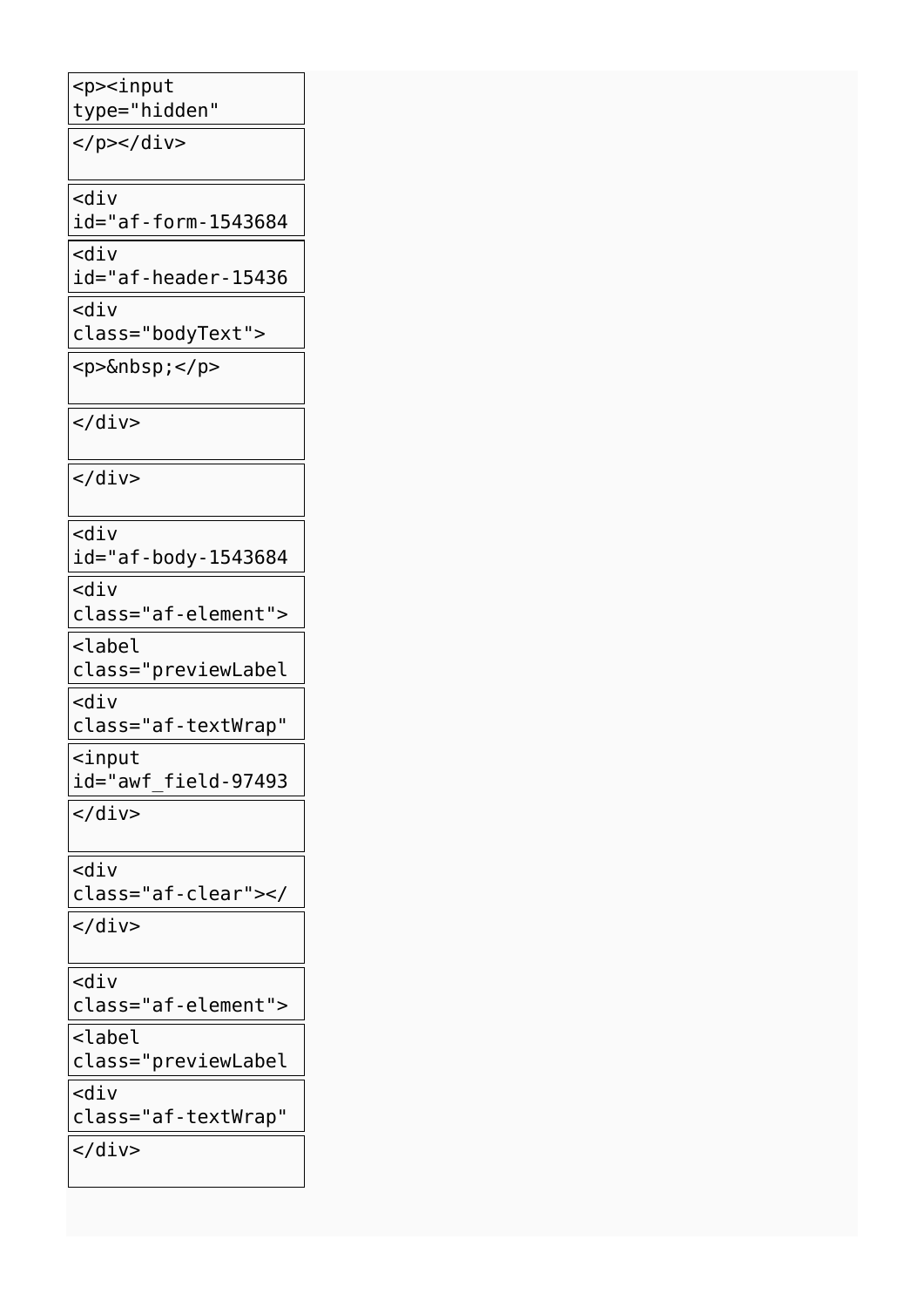<div class="af-clear"></ </div> <div class="af-element <input name="submit" <div class="af-clear"></ div> </div> <div class="af-element privacyPolicy" <p>We respect your <a title="Privacy Policy" <div class="af-clear"></ </div> <div class="af-element poweredBy" <p><a href="https://www.a weber.com" <div class="af-clear"></ div> </div> </div> <div id="af-footer-15436 84672" <div class="bodyText"> <p>&nbsp;</p> </div> </div>